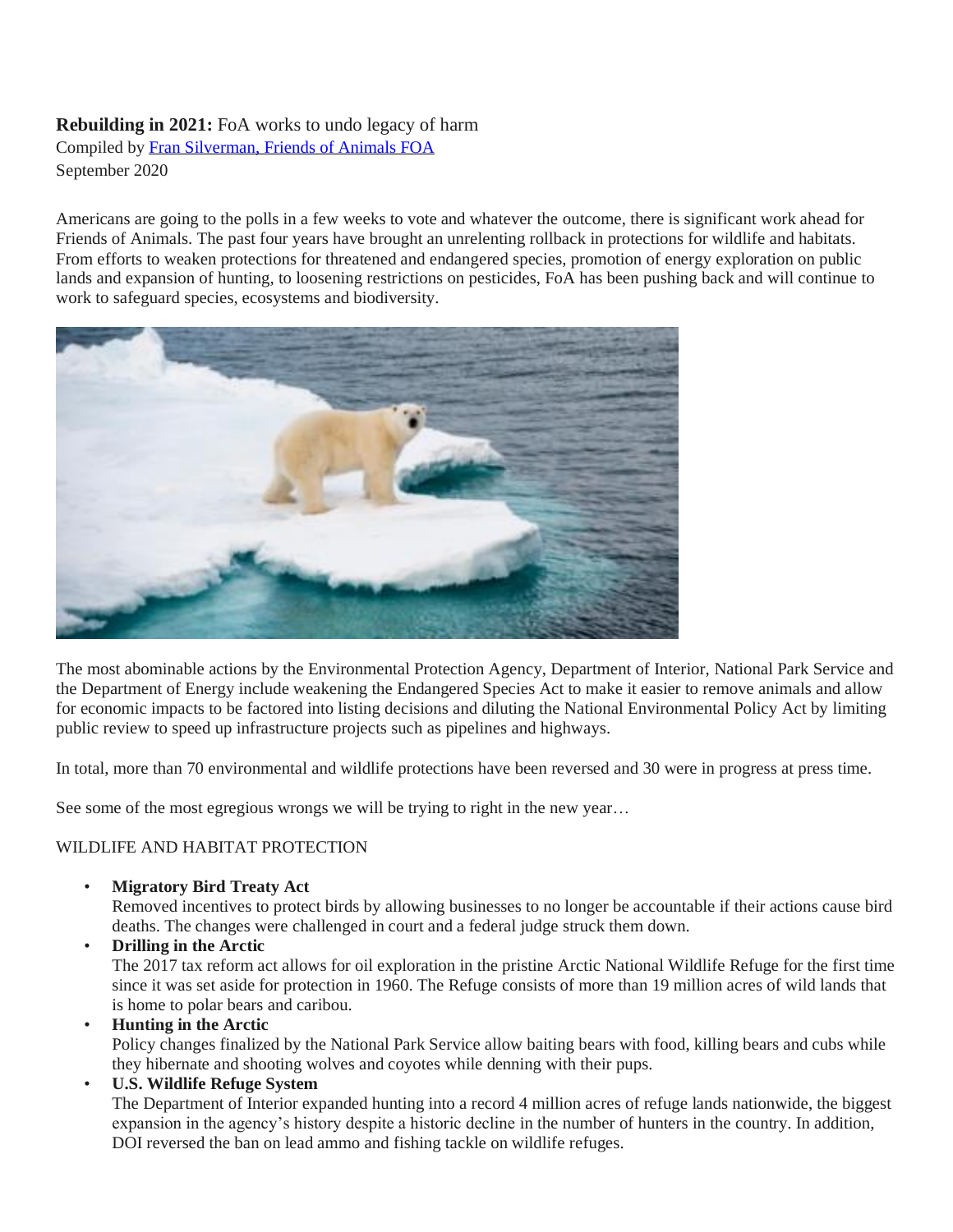# • **Marine Sanctuaries**

Expanded commercial fishing and energy exploration in sanctuaries that protect more than one million square miles of ocean life, opening such areas as Northeast Canyons and Seamounts Marine National Monument off the coast of New England.

## • **Sage-Grouse Protections**

Allow drilling and oil leasing that threaten protections of the sagebrush and grassland Sage-Grouse. Known for their dramatic mating dance, Sage-Grouse are an umbrella species who indicate the health of the habitat they share with hundreds of other wildlife.

#### • **Atlantic Bluefin Tuna Protection**

Eased restrictions of fishing that imperil tuna, who are subject to threats from accidental catches by commercial fishing vessels.

• **Whales, Dolphins, Sea Turtles**

The National Marine Fishers Service withdraws limits to bycatch of whales, dolphins and sea turtles who get caught in large gillnets used in the commercial fishing of shark and swordfish.

#### • **National Monuments**

Reduced historic landmarks and prehistoric structures such as Bears Ears, Grand Staircase-Escalante in Utah and Cascade-Siskiyou in Oregon and California to open the lands for grazing, logging, mineral and energy extraction and nuclear production.

#### • **Public Land Grazing**

Bureau of Land Management overhauls grazing regulations allowing for the automatic continuation of expired grazing permits or leases and excludes livestock transport decisions from environmental review. The farming and ranching industry has the run of 155 million acres of public lands in the U.S. at the expense of wild horses who BLM continues to round up with the false notion that they are overpopulated.

#### • **Minerals and Mining**

Executive order from President Trump directs mineral oversight agencies to expedite environmental reviews and remove obstacles to mineral extraction activities.

#### • **Plastic Waste**

National Parks Service ends ban on plastic bottles sales in national parks.

## **CLEAN WATER AND COASTLINES**

## • **Clean Water Rule**

The Army Corps of Engineers and EPA finalized a rule reducing the amount of waterways and wetlands protected by the Clean Water Act, opening them up for development.

- **Stream Protection Rule** Rule that prevented coal companies from dumping mining debris into local streams is revoked.
- **Water Quality Certification**

The EPA weakens the Clean Water Act with a change in the certification process limiting state authority over water quality certifications. The original process ensured that water quality could still maintain plant, animal and human life following discharges into waterways from power plants such as coal plants.

## • **Coastal Barrier Resources Sand Policy**

The Department of the Interior's Office of the Solicitor reverses a section of the policy to allow for sand from a protected area to be used to replenish projects outside it, jeopardizing wildlife and habitat in the protected region.

• **Fracking**

BLM in 2017 rescinds a rule that protects drinking water, no longer requiring the disclosure of chemicals used in fracking.

## • **Offshore Energy Development**

A 2017 executive order by President Trump reverses the withdrawal of 3.8 million acres of U.S. outer continental shelf from oil and drilling and instructs the DOI to consider lease sales in in the Central and Western Gulf of Mexico, Chukchi Sea, Beaufort Sea, Cook Inlet, the Mid-Atlantic, and the South Atlantic.

## • **National Ocean Policy**

Executive order by President Trump requires a focus on economic growth over preserving the health of waterways.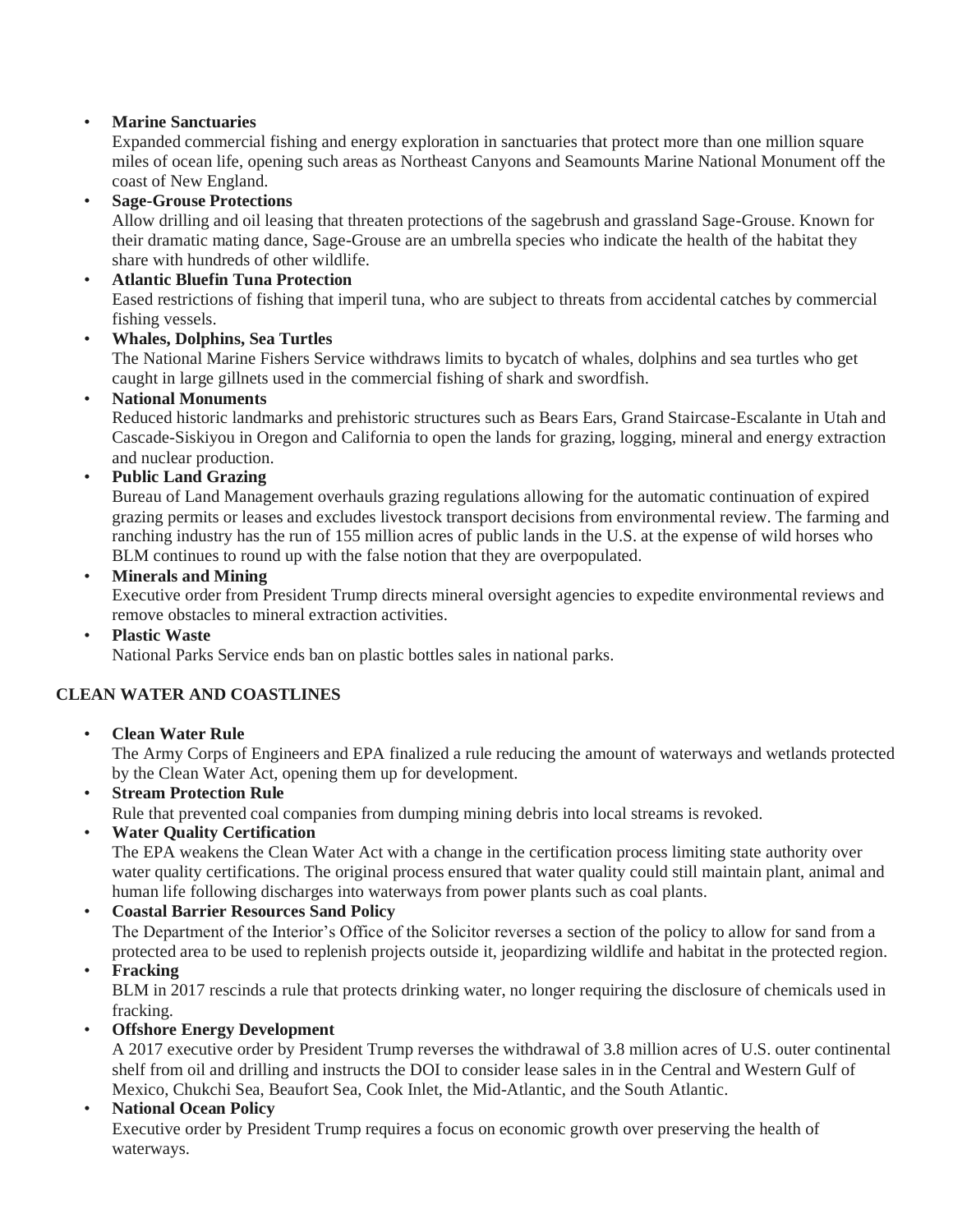# **CLIMATE AND AIR**

## • **National Environmental Policy Act**

White House revokes guidance on how agencies should address greenhouse gases in reviews and changed key definitions of what constitutes a "major federal action" to exclude projects from review and reduce the types of alternatives that could be considered.

# • **Methane Waste Prevention**

The Bureau of Land Management rescinds the bulk of the waste prevention rule that was aimed at reducing the venting and flaring of methane during oil and gas extraction and new EPA methane rules eliminate federal requirements that oil and gas companies must install technology to detect and fix methane leaks from wells, pipelines and storage sites.

# • **Fossil Fuels**

At a time when the country should be moving away from fossil fuels dependency and looking to alternative energy, the Trump administration announced in 2017 it would be pulling out of the international Paris Climate Accords and pushed forward with oil development. BLM released plans in June 2020 opening more than 80 percent of the National Petroleum Reserve to leasing.

• **Fuel Efficiency Standards**

Transportation is the largest source of greenhouse gas but EPA weakened fuel economy and emissions standards allowing for less gallons per mile than previously required.

- **Energy Efficiency Standards** EPA rolls back requirements for energy efficient standards for a wide variety of appliances.
- **Logging and Alaska Roadless Rule**

The U.S. Forest Service's draft Environmental Impact Study approves the option of lifting all road rule restrictions in the 16.7 million-acre Tongass National Forest in Alaska to promote logging. The temperate forest is one of the most pristine old-growth regions in the world and it helps sequester carbon dioxide, keeping climate warming gasses out of the atmosphere.

• **Hazardous Air Pollutants**

EPA issues a new guidance memorandum in 2018 weakening pollution control technology requirements for major sources of hazardous air pollution.

• **Clean Power Plan**

EPA repeals the Clean Power Plan, which was implemented to reduce carbon emissions and meet international climate commitments to lower emissions from the power sector.

• **Release of Hazardous Substances**

EPA exempts reporting to the public of toxic air emissions from factory farming animal waste. These emissions from industrial farms impact air and water quality.

• **Mercury and Air Toxics Standards**

EPA issues new standards to allow power plants to release higher amounts of acid gas and SO2 emissions.

• **Coal**

The Bureau of Land Management resumes federal coal leasing, –lifting an Obama-era moratorium — finding that there'd be no significant environment impact. Additionally, EPA proposed changes to coal ash regulations modifying the requirement that companies and utilities had to prove that a deposit of recycled coal ash wouldn't harm the environment.

• **Clean Air Act**

An EPA memo weakens the good neighbor provisions in the act allowing for higher amounts of ozone pollution from upwind states.

• **Ethanol Fuel Ban**

EPA lifts summertime ban on ethanol gasoline blends that was aimed at reducing smog.

# • **Pipeline Permits**

Permitting process for projects including oil pipelines that cross international borders are moved from the State Department to the President's office, exempting them from environmental review.